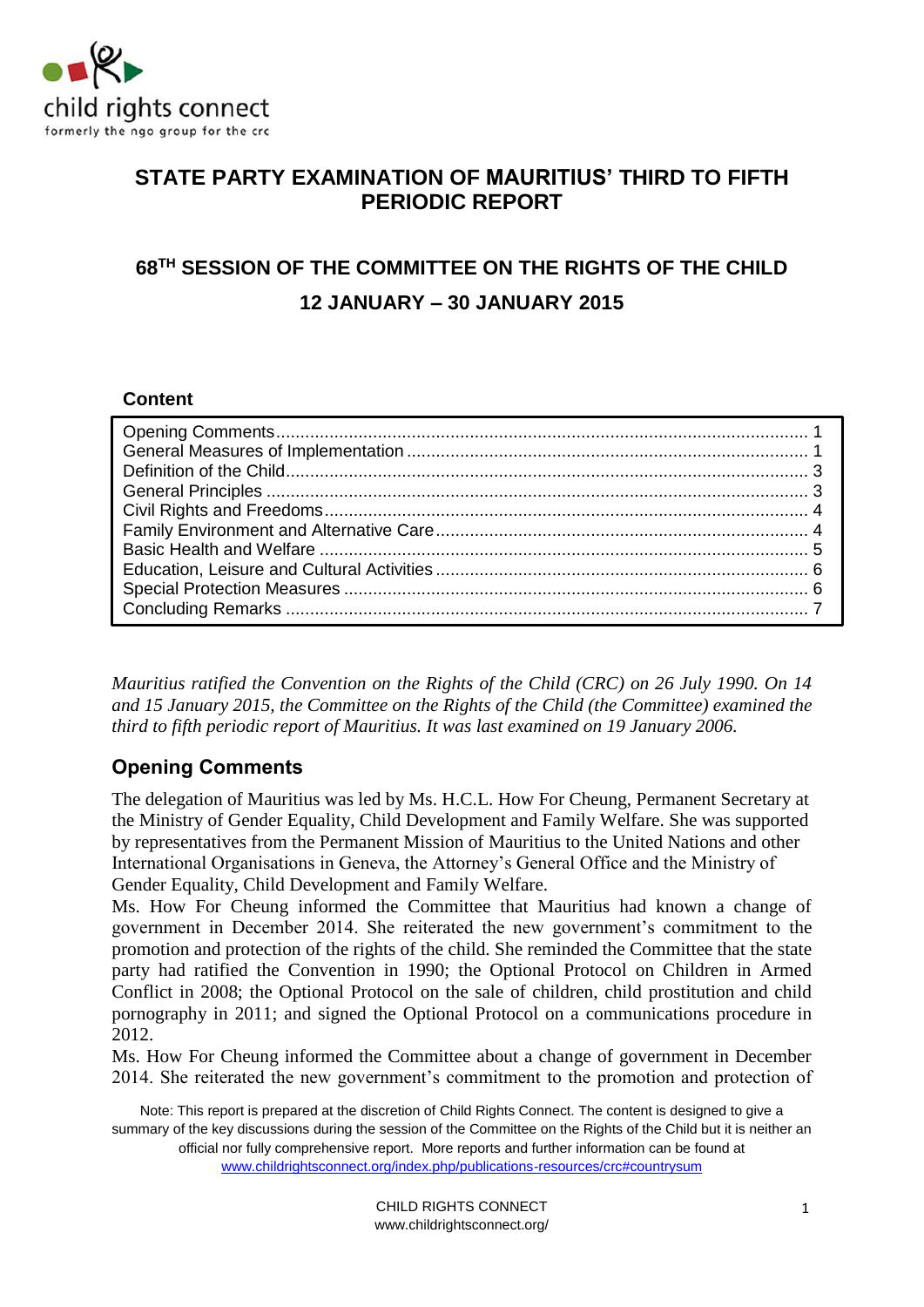the rights of the child, being children one third of the population of Mauritius. She added that some measures had been taken in order to improve the life of children in the State party. In December 2008, the Child Protection Act was amended to provide better services for vulnerable children and children living with disabilities. Since 2003, dropping centres had been made available to assist children victims of trafficking. A Children's Bill was currently being drafted and almost finalised. Corporal punishment was prohibited in schools by law. A National Human Rights Action Plan had been enacted since October 2012 to address issues related to the protection of children, especially the sale of children, child prostitution and trafficking. Consultations, seminars and activities for children were regularly organised by the National Children Council. From primary to tertiary school, free transport was provided to students. She added that a cash scheme had been put in place to encouraged children from vulnerable families to attend school. She also added that education was free for all children, including children with disabilities and measures had been taken for inclusive education for children with disabilities to be the rule. A crèche scheme had been introduced by the government to enable children from vulnerable families to have access to proper childcare services. The government also worked in close cooperation with organisations such as SAFIRE (Service d'Accompagnement, de Formation, d'Insertion et de Réhabilitation de l'Enfant) to address issues related to children living in street situation.

Mr. Benyam Mezmur and Mr. Peter Guran, Country Rapporteurs for Mauritius, welcomed the delegation and commended the State party for the steps taken to further improve child rights but highlighted that more efforts were needed for a better implementation of the CRC.

## **General Measures of Implementation**

#### *Legislation*

The Committee welcomed the draft Children's Bill and inquired about the exact status of the Bill. The Committee also asked for more information on the National Child Protection Strategy Plan. The delegation explained that the Children's Bill was currently being drafted and was at the stage of finalisation. The delegation stated that the Bill would bring all legislation regarding children into one text and align it with the provisions of the CRC. The delegation also explained that the National Child Protection Strategy had been adopted in 2013 and had required a budget of 64 million Rupees (approximately 2 million US Dollars). The Committee expressed the wish to see the State party ratify the third Optional Protocol on a Communications Procedure, the second Optional Protocol to the International Covenant on Economic, Social and Cultural Rights, the Convention on the protection of all Persons against Enforced Disappearances. The delegation stated that the Committee's suggestions would be given due consideration. However, some necessary measures were to be taken before the State party took some decisions regarding the ratifications of the different texts. The Committee expressed concerns on the dualist system in place in Mauritius, noticing that the CRC was not referred to in courts. It stated that it was crucial for the State party to include the provisions of the CRC in the domestic law. The delegation explained that judges could mention the CRC in their rulings. However, the delegation agreed that the issue of the full domestication of the CRC needed to be tackled.

#### *Coordination and monitoring*

The Committee inquired about coordination and asked if the Working Together framework had improved coordination between the different governmental departments.

#### *Dissemination and training*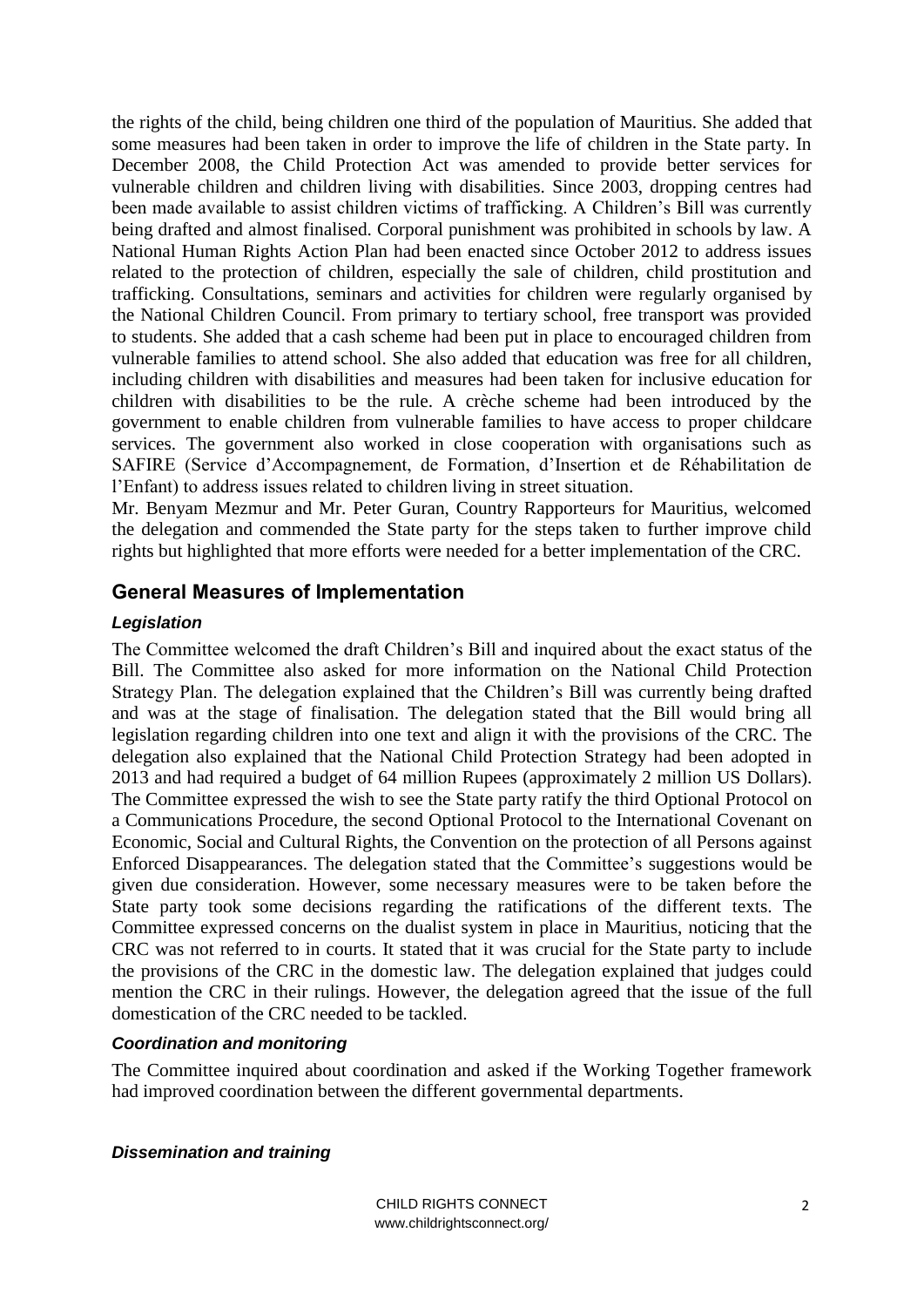The Committee asked about appropriate training for judges dealing with matters pertaining to children. The Committee stressed the importance of judges receiving training in order to not only listen to children but to also be able to understand their opinion. The delegation explained that some judges were appointed to deal with issues pertaining to children and that they had indeed received proper training to be able to meet children's needs. The Committee also asked if there had been cases of parents complaining about child rights undermining their parental authority. The delegation answered that they had indeed received complaints from parents saying that their authority was being undermined. This was mainly due to the fact that children did not fully understand the rights they were entitled to and misused the provisions of the CRC.

#### *Ombudsman for children*

The Committee inquired about the status of the Ombudsman for children and the resources made available for its office. The Committee also inquired about the Ombudsman's capacity to receive individual complaints on behalf of the children. The delegation answered that the Ombudsperson for children was a statutory and independent body. The office had the power to take action and receive complaints. The government had decided to grant more power to the Ombudsperson and details concerning this granting of power were to be given during a future presidential address. The delegation reiterated the importance given to the office of the Ombudsman for children and explained that its budget was allocated directly from the Prime Minister's office. On the question regarding complaints, the delegation said that seven identified complaints had been received from June 2013 to May 2014. The office of the Ombudsman had also received 26 complaints from anonymous sources. The Committee asked whether the Ombudsman could pay attention to the different complaints and whether he/she was reachable. The delegation answered that the Ombudsperson was able to address the different complaints and that regular visits were made to both public and private schools.

# **Definition of the Child**

The Committee expressed concerns about the definition of the child in the Child Protection Act, according to which a child is defined as an unmarried person under the age of 18. The Committee asked whether a married child would benefit from the same protection than children as defined in the Child Protection Act. The delegation explained that a married child under the age of 18 was considered emancipated by the act of marriage. The delegation added that the emancipation of the child did not however prevent him/her to fully enjoy child protection rights.

# **General Principles**

#### *Non – discrimination*

The Committee raised the issue of non-discrimination and asked about the extent to which the Equal Opportunity Commission facilitated the implementation of the principle. The Committee also asked whether the members of the Commission were properly trained and if children had access to such Commission. The delegation explained that the Equal Opportunity Commission fulfilled the role of a watchdog in all sectors including child rights. The Commission had examined acts of discrimination and had published guidelines and rules of conduct. Children could access the Equal Opportunity Commission via their parents or legal guardians. The delegation informed the Committee that in case of failure of the Equal Opportunity Commission, plaintiffs could turn to the Equal Opportunity Tribunal. The delegation also added that discrimination against children from all backgrounds was prohibited by the Constitution.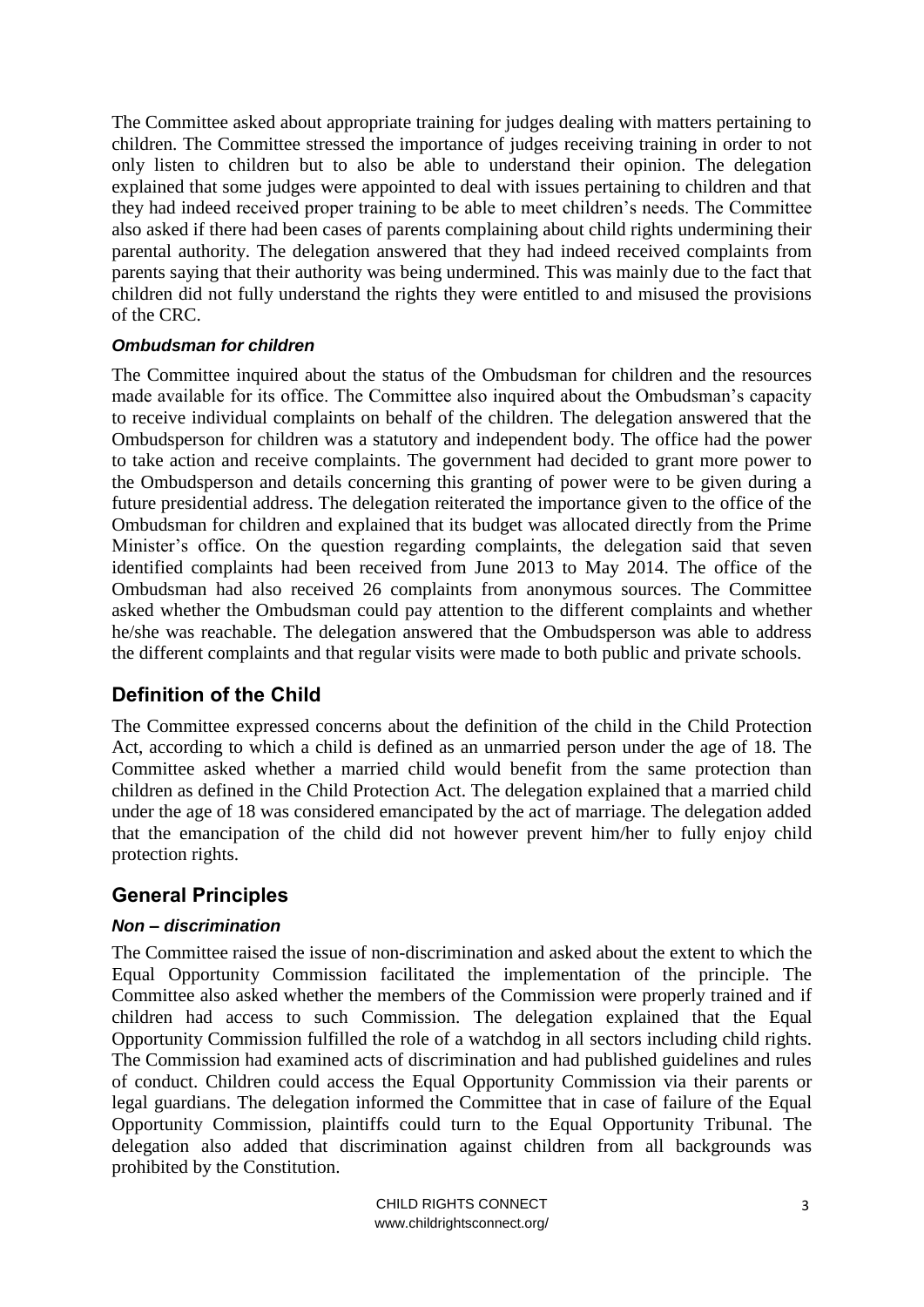#### *Right to be heard*

The Committee expressed concerns about child participation in schools but also in the political life. The delegation explained that the National Children Council Act guaranteed the right of children to voice their opinion in school related matters. Some campaigns were also created to ensure the right of the child to be heard. The yearly campaign '16 Jours, 16 Droits' going from the 1st to the 16th of June gave children the possibility to learn about their rights and the political life of their country. The campaign also created a venue for children to fully express themselves. In 2010, a policy aiming at facilitating the creation of Child Protection Clubs had been elaborated to foster child participation. The delegation also added that a National Children's Forum would be put in place for children from age 12 to 15.

# **Civil Rights and Freedoms**

## *Birth Registration*

The Committee asked about the measures put in place to ensure that all children were being registered right after birth. The delegation explained that the government required all births to be declared within 45 days. There were also provisions for tardy birth registrations. The delegation added that the fast track system in place had helped to significantly lower the number of unregistered births that neared 800 in the past.

#### *Corporal punishment*

The Committee stated that corporal punishment was prohibited in school but expressed concerns about the lack of provisions banning it from all settings. The Committee asked whether the draft Children's Bill would address corporal punishment in all settings. The delegation responded that it would prohibit all kinds of corporal punishment and that the wording of this provision would specify all settings, not just in school. The delegation added that the corporal punishment instances could be reported to the police and the prosecutor's office and could be prosecuted under both the Children Protection Act and the Criminal Code.

#### *Early marriage*

The Committee commented on the age of marriage being set at 16 and exhorted the government to comply with the CRC and set the age of marriage to 18, in order to stop child marriage. The delegation thanked the Committee for the recommendations and guaranteed that measures will be taken to address the question.

# **Family Environment and Alternative Care**

#### *Alternative care*

The Committee inquired about the strengths and the weaknesses of the strategy put in place by the government in regards to alternative care. The delegation explained that the CRC guidelines were used to develop minimum standards for alternative care. Minimum standards had been developed for shelters. Menu checks were carried out and institutions were checked for tidiness. The Committee added that actions were being taken to have a more sustainable, efficient Family Reunification Program. Although a study on alternative care would not be done because it was not a priority for the government, foster care had been promoted as an alternative to the institutionalization of children. The Residential Care Home Act had also being strengthened.

The Committee asked for more information on the measures used to deal with parents of children beyond control who wish to abandon them. The delegation answered that parents of children beyond control could go to a magistrate and the child would be moved to a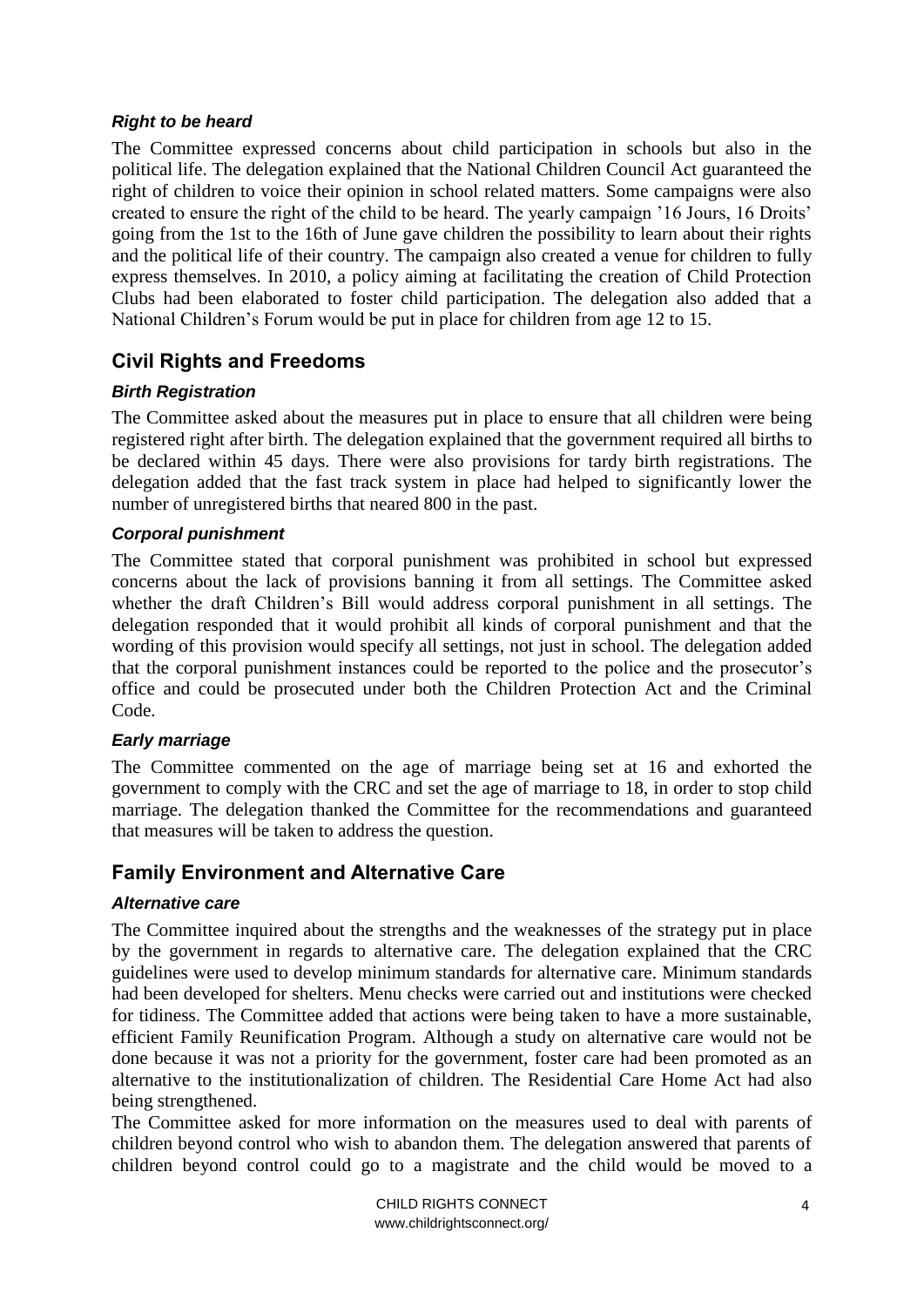rehabilitation centre. However some procedures had to be followed. The government required social inquiry reports, screenings and police reports from the parents of the children beyond control. The delegation added that the children could be provided mentoring and that there were different setups to address the different needs of those children beyond control. *Adoption*

#### The Committee expressed concerns about the involvement of intermediaries in the determination of adoptability and asked about the measures taken by the State party to prevent such behaviour. The delegation explained that an Adoption Bill was currently being drafted and that the bill would revise the procedures on adoption.

# **Basic Health and Welfare**

## *Living standards*

The Committee asked for more information of measures adopted to fight poverty in Mauritius. The delegation explained that the Ministry of Social Integration and Empowerment had been created in 2010. These measures had shown significant results. However, poverty still persisted in the country.

The Committee also raised the issue of climate change and its impact on child rights. The delegation agreed that climate change did in fact have a settled impact on children. The delegation reassured the Committee that measures had been taken to address the issue. A Natural Disaster Committee had been set up to look into the impact of natural disaster on people in general, and on children in particular. Currently a cyclone was undergoing and schools had been closed to ensure the safety of children.

#### *Health care*

The Committee asked for details on malnutrition programmes and for individual outreach programmes on child pregnancy. The Committee was also concerned about sexual health services. The delegation responded that the government was making significant efforts to fight malnutrition. Attentive care was provided to pregnant women. Screenings were administered to women in the first three months of their pregnancy to make sure that both the pregnant women and their infants did not suffer from any deficiency. The delegation added that sexual health was comprised in school curricula. Teenagers had access to contraceptive and the National Children's Council held sensitization campaigns on sexual and reproductive health.

The Committee inquired whether children with HIV/AIDS were provided care, even if they were unaccompanied. The delegation explained that the legislation allowed children to undertake medical treatment even without the approval of their parents/guardians.

#### *Children with disabilities*

The Committee welcomed the legislation guaranteeing education and prohibiting discrimination and asked for more information on governmental programmes and measures to fight discrimination against children with disabilities. The delegation reaffirmed that some measures had been taken to ensure that children with disabilities were not discriminated against. Educational programmes free of charge were made available to children with learning disabilities and special education needs and resources centres had been created.

Some infrastructures had been retrofitted with ramps and adapted toilets for disabled children to promote inclusive education. Teachers were provided training plans to know how to properly address the needs of children with disabilities. The delegation added that teachers supporting children with disabilities were given an additional monthly allowance of 300 Rupees on top of their salaries.

#### *Drug and substance abuse*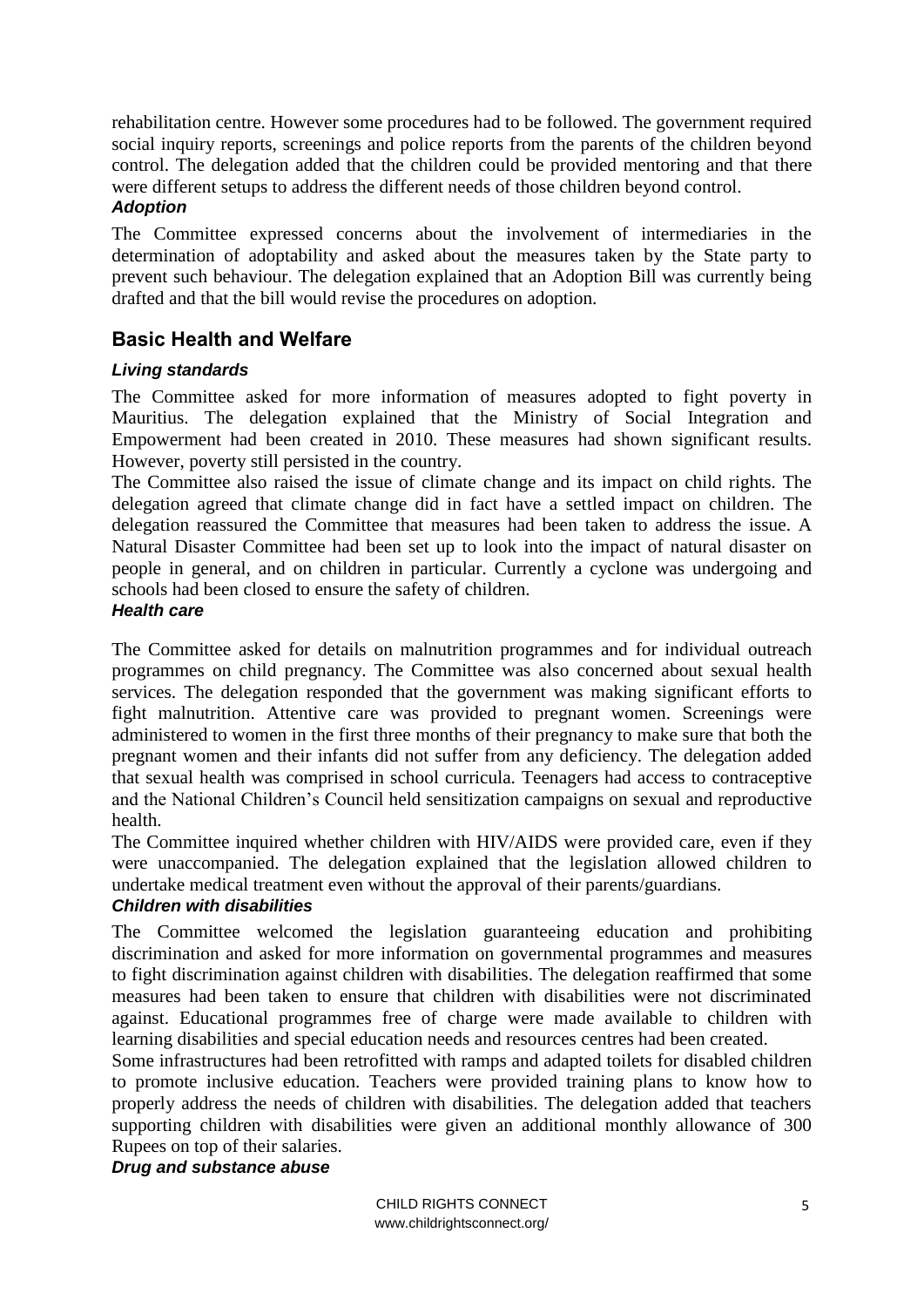The Committee asked for more information on the continuous use of smuggled drugs. The delegation stated that an aggressive campaign was conducted. School authorities handled cases of drug abuse on school premises but they needed to be reported to the police for legal proceedings.

# **Education, Leisure and Cultural Activities**

# *Education*

The Committee commended the State party for being among the countries in Africa that provided free education to children. However, the Committee expressed concerns about certain problems, such as human rights not being part of school curricula and the discriminations related to the access to education based on economic status. The delegation explained that education was a key point for the State party. The government had ensured that all children had access to a qualitative education. The Child and family Welfare Programme had been established to facilitate the inclusion of children in pre-primary education and covered 229 pockets of poverty. Children from poor families were provided with a monthly allowance to help alleviate the cost of school supplies. A tailor-made curriculum focusing on the holistic needs of the children existed and creole was taught and school. This had led to a significant increase in the pass rates. Measures were also taken to ensure that facilities were up to code to promote inclusive education for children with disabilities. The State party had one of the highest enrolment rates for children from age 3 to 5. According to the Ministry of Education, the enrolment rate in childhood education was 98.3 percent.

#### *Leisure and cultural activities*

The Committee was concerned about the usage of Internet by children and inquired about the steps taken by the government to minimize the dangers linked to the uninformed usage of the Internet. The delegation reassured the Committee that measures had been taken on the national level to make sure that certain websites considered harmful were blocked. The government had also launched, in partnership with Orange, a sensitization campaign on the dangers of Internet for parents buying electronic devices such as computers and tablets.

# **Special Protection Measures**

#### *Asylum seekers*

The Committee asked why the State party had not yet signed and ratified the 1954 Convention relating to the Status of Stateless Persons and the 1961 Convention on the Reduction of Statelessness. The delegation explained that a lot of policies needed to be addressed before the State could sign and ratify both Conventions.

#### *Child Labour*

The Committee was concerned with the fact that children were employed in the informal sector (mainly agriculture) and inquired about the actions taken by the government to prevent child labour. The delegation said that the law prohibited child labour. Information campaigns were held and inspections were also conducted. The delegation added that six cases of child labour had been prosecuted last year.

The Committee also inquired about the measures taken to fight the worst forms of child labour and the growing phenomenon of child sexual tourism. The delegation explained that since 2003, the government had implemented an Action Plan to fight the worst form of labour and the sexual exploitation of children. An amendment to the Child Protection Act had been made in 2011 to criminalize the sexual exploitation of children.

#### *Street Children*